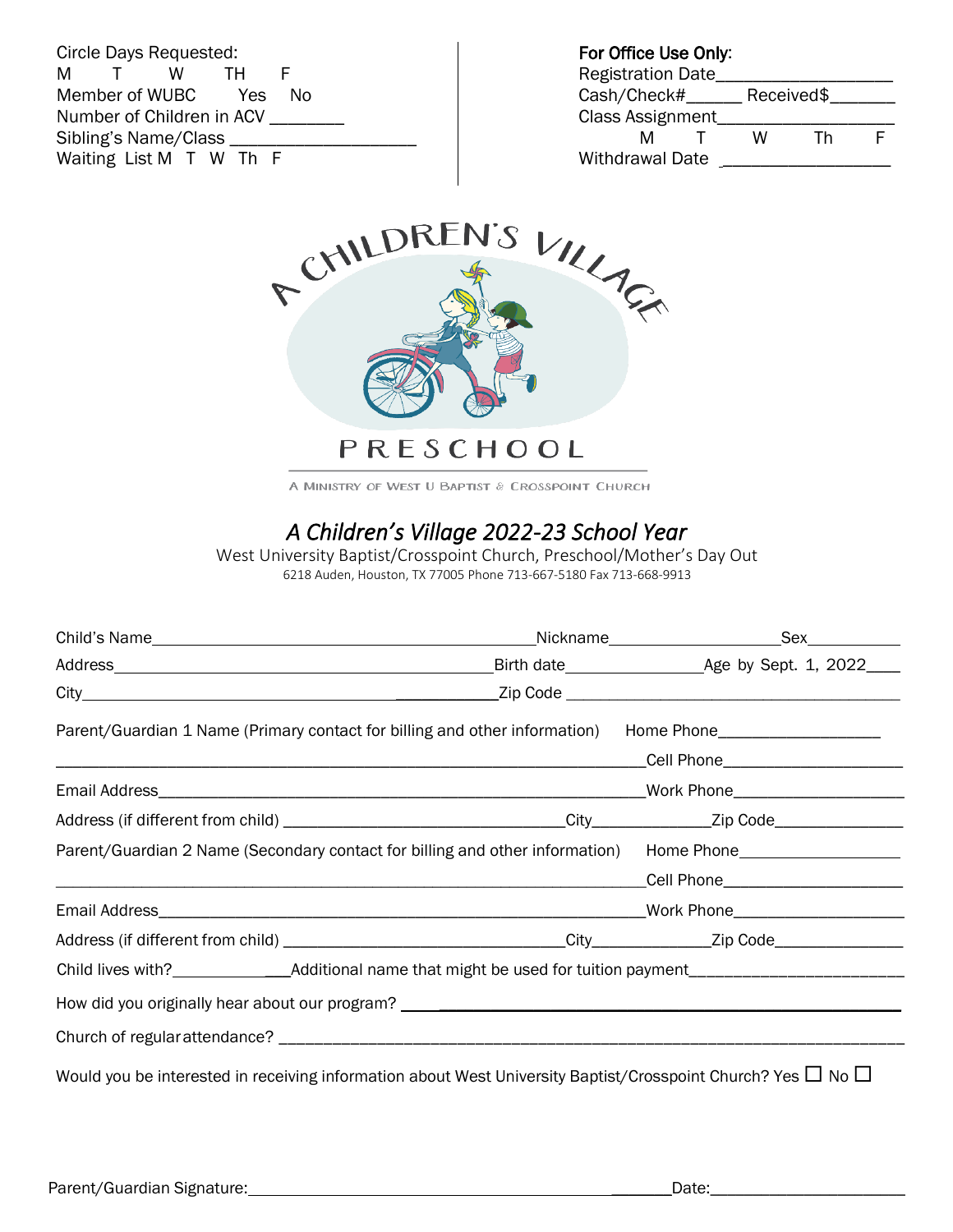### Authorization for Emergency Medical Attention:

Please list any of the child's special problems or needs, including any known allergies, existing illnesses, previous serious illnesses and injuries, any disabilities, any hospitalizations during the past 12 months. PROVIDE A MEDICAL DIRECTIVE RELATING TO ANY MEDICAL CONDITIONS OR SPECIAL NEEDS. (*Write "none" if applicable*.)

In the event I cannot be reached to make arrangements for emergency medical care, I authorize the person in charge to take my child:

| Child's Physician   | <b>Phone Number</b>       |
|---------------------|---------------------------|
| Physician's Address | <b>Preferred Hospital</b> |

### Release Information (Other than parents/guardians stated above)

I authorize this school to allow my child to leave the facility only with the following people (over 18 years of age) and/or assume responsibility for my child in an emergency if the school is unable to contact parent(s):

*It is a Child Care Regulation rule that at least two contacts are provided other than the parents/guardians.*

| Emergency Contact (also Authorized Pick-up): | Authorized to Pick-up: |
|----------------------------------------------|------------------------|
|                                              |                        |
|                                              |                        |
|                                              |                        |
|                                              |                        |
|                                              |                        |
|                                              | Work #                 |

### Additional Authorized Pick-up Contacts (Optional):

| Home # 2008 2009 2012 2022 2023 2024 2022 2023 2024 2022 2023 2024 2022 2023 2024 2022 2023 2024 2023 2024 20 |
|---------------------------------------------------------------------------------------------------------------|
|                                                                                                               |
|                                                                                                               |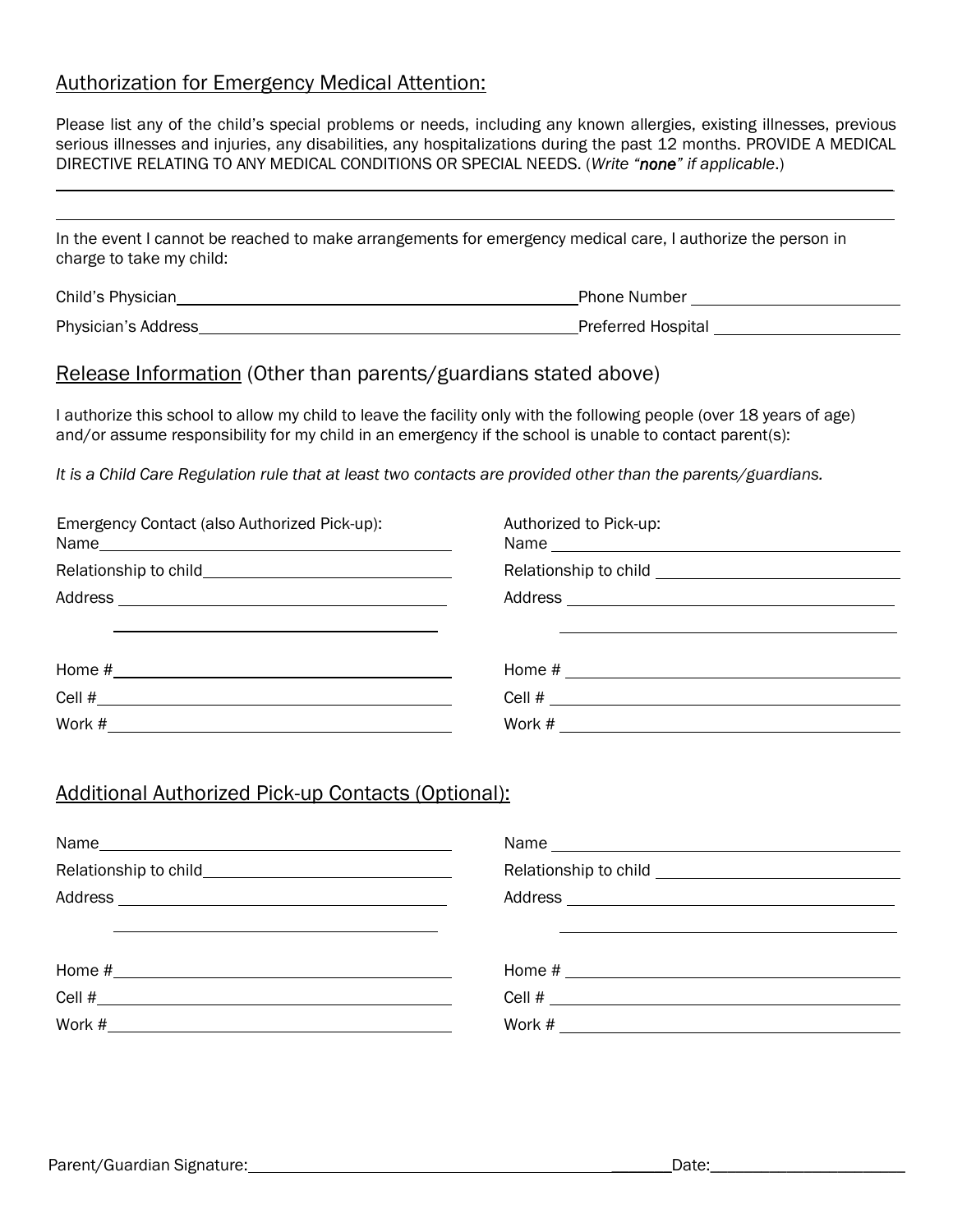

## School Year 2022 - 2023

Child's Name: \_\_\_\_\_\_\_\_\_\_\_\_\_\_\_\_\_\_\_\_\_\_\_\_\_\_\_\_\_ Class Name: \_\_\_\_\_\_\_\_\_\_\_\_\_\_\_\_

#### **Immunizations**

Children may not begin school until the immunization and physician's statement requirements are met. Immunization records must be up to date for each child. Please give us an updated record as soon as your child receives any additional immunization. This means, parents with very young children should be giving us an updated record every few months. We do NOT accept any form of Immunization Exemptions, no exceptions allowed.

#### Field Trip Permission

My child has permission to attend field trips planned by A Children's Village. All trips will be within walking distance of the school and will not involve vehicles. I acknowledge that I will receive a written note about the trip at least a week in advance.

#### *Water Play Permission*

*ALL CLASSES: My child has permission to play with a water discovery table. FROGS, CUBS, KANGAROOS, JAGUARS, OWLS, and GIRAFFES: My child has permission to play in a wading pool with his/her class. I acknowledge that I will be contacted before my child plays in a wading pool.*

#### **Emergency Waiver**

#### See separate page for release and waiver.

#### Photograph Permission

I give my permission for my child's picture and/or likeness to be used for *A Children's Village* display, promotion, and advertising, including print media for brochures, articles, social media, and website.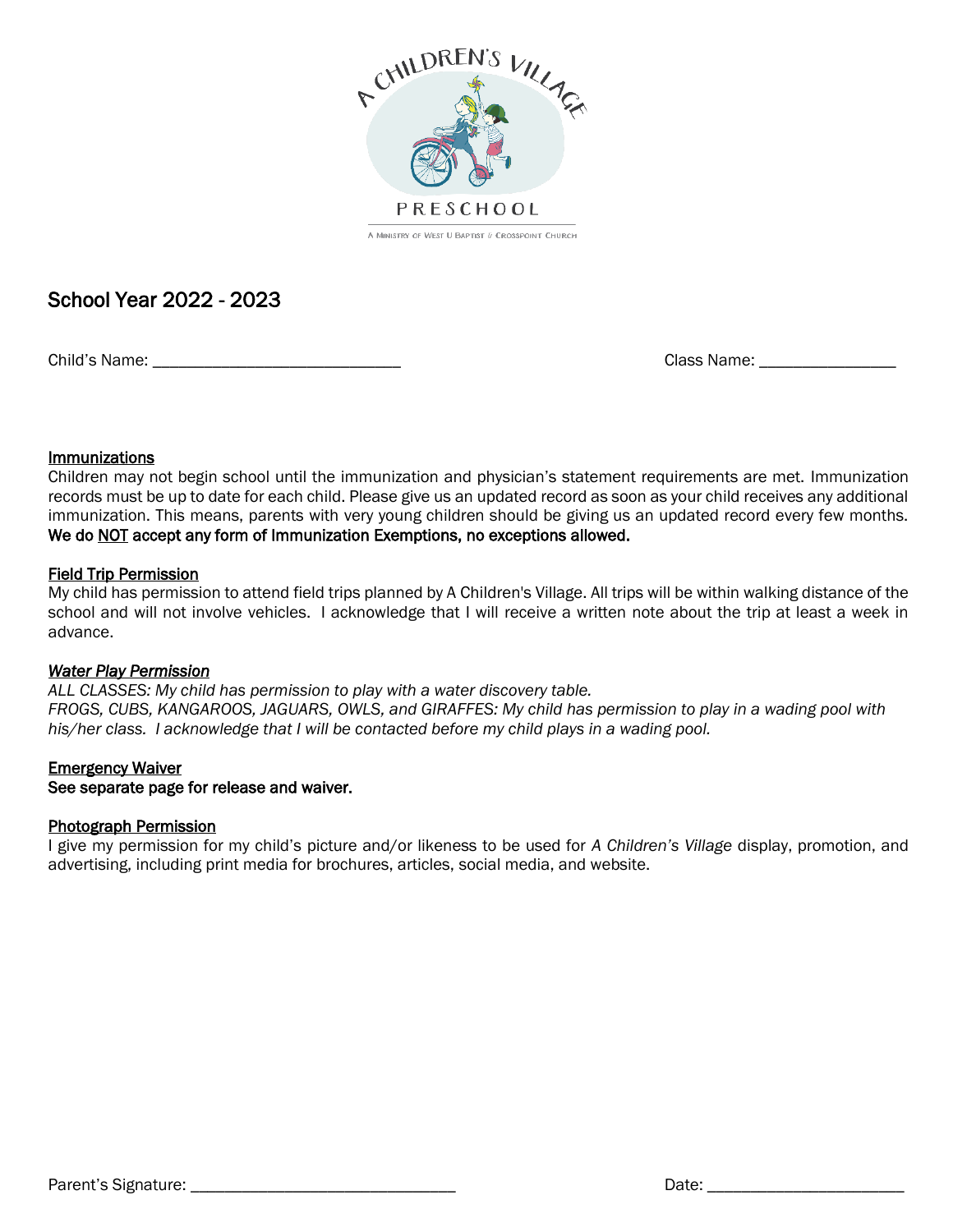

# School Year 2022 - 2023

#### Financial Policies

- Registration fees must be paid immediately and are NON-REFUNDABLE; tuition fees will be added after and adjusted if necessary, depending on the child's first day of attendance. Non-refundable payments and tuition overpayments may not be redistributed as church donations.
- September's tuition is due by July 1 and is non-refundable. If class placement is not confirmed with payment, the child's place will be released to the next child on the waiting list.
- October through May tuition is due by the 5th of each month and paid one month in advance (e.g., October tuition is due on September 1). A \$25 late payment fee will be charged to your account for that month if payment is not received by the 5th.
- Tuition fees will appear in each child's account as a total balance for the remaining months in the school year. (e.g., A child in the Frogs class will attend 3 *days*/week from September through May, a total of nine months. Monthly tuition is \$450. The child's account will show an initial total balance of \$450 x 9 months, or \$4,050.) This total balance is not required in one payment; tuition will still be paid monthly.
- The Fall Supply fee is added and due on October  $1^{st}$ . Spring Supply fee is due February 1 and is added to each child's total balance later in the school year.
- There is an administrative processing fee of \$35 charged for each class change after registration is complete. This includes switching a day.
- One month's written notice is required when withdrawing a child from a day of class or from the school. If one month's notice is not possible, one month's tuition may be substituted. (This policy also applies to Stay & Play.)
- A \$25 fee will be charged for a returned or declined payment. After receiving two returned or declined payments, only cash, money orders, or cashier's checks will be accepted. A reminder will be given by email.
- A late pick-up fee will be charged at \$1/minute if a child is not picked up by 2:00 pm, or 4:00pm for children attending Stay & Play. Cell phone time will be the official time.
- Automatic Payments: All enrolled families are understood to participate in automatic payments unless they are opting out. All families must complete and submit the required form entitled "Automatic Payments." Automatic payments are processed on the 1st of each month. The Fall Supply Fee will also be processed on October 1, 2022 and the Spring Supply fee on February 1, 2023.
- Non-Payment if no payment arrangement has been made, your child's enrollment will be subject to removal from ACV if payment is more than 30 days late.